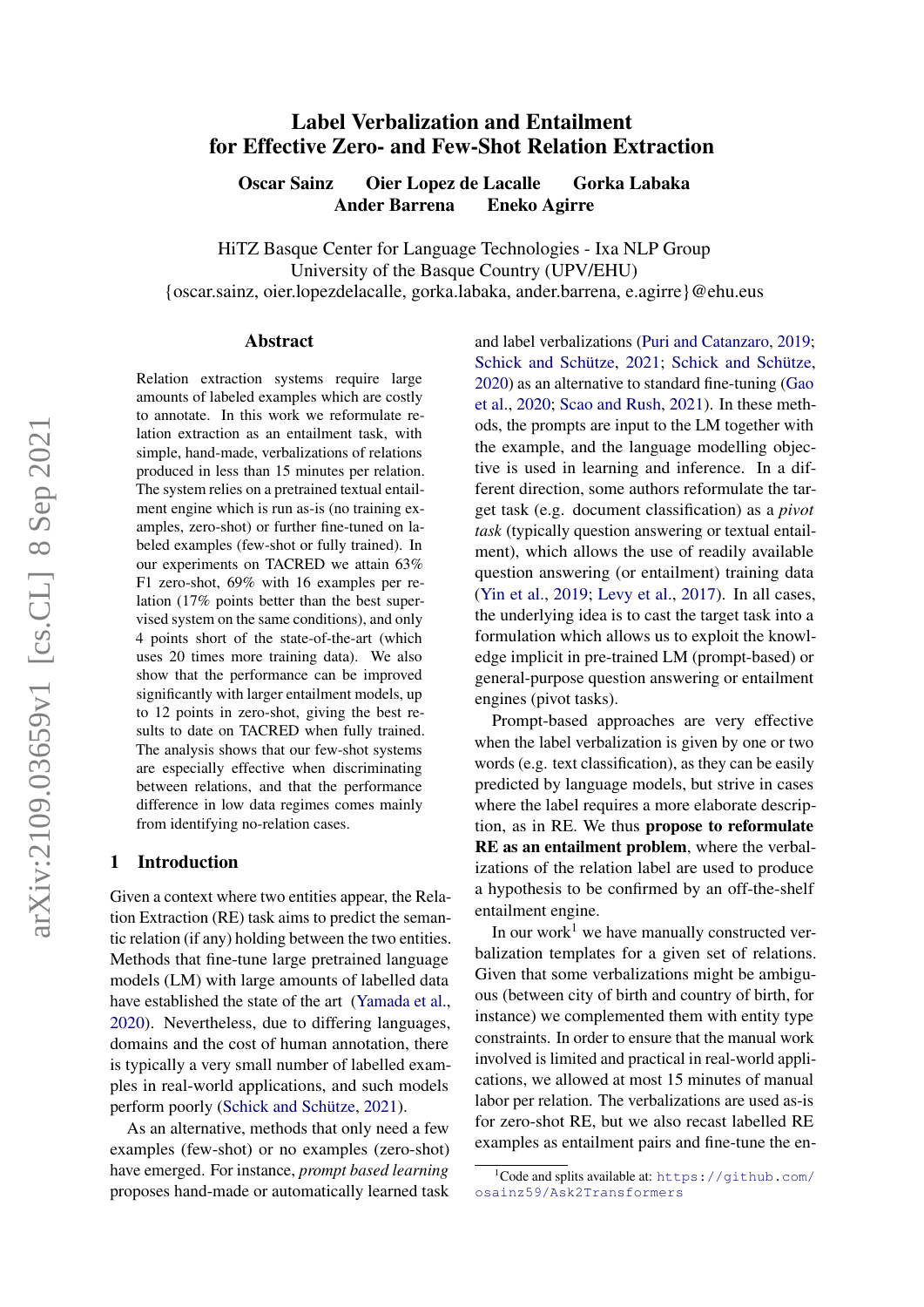tailment engine for few-shot RE.

The results on the widely used TACRED [\(Zhang](#page-10-6) [et al.,](#page-10-6) [2017\)](#page-10-6) RE dataset in zero- and few-shot scenarios are excellent, well over state-of-the-art systems using the same amount of data. In addition our method scales well with large pre-trained LMs and large amounts of training data, reporting the best results on TACRED to date.

# <span id="page-1-0"></span>2 Related Work

Textual Entailment. It was first presented by [Dagan et al.](#page-9-2) [\(2006\)](#page-9-2) and further developed by [Bowman et al.](#page-9-3) [\(2015\)](#page-9-3) who called it Natural Language Inference (NLI). Given a textual premise and hypothesis, the task is to decide whether the premise entails or contradicts (or is neutral to) the hypothesis. The current state-of-the-art uses large pre-trained LM fine-tuned in NLI datasets [\(Lan](#page-9-4) [et al.,](#page-9-4) [2020;](#page-9-4) [Liu et al.,](#page-9-5) [2019;](#page-9-5) [Conneau et al.,](#page-9-6) [2020;](#page-9-6) [Lewis et al.,](#page-9-7) [2020;](#page-9-7) [He et al.,](#page-9-8) [2021\)](#page-9-8).

Relation Extraction. The best results to date on RE are obtained by fine-tuning large pre-trained language models equipped with a classification head. [Joshi et al.](#page-9-9) [\(2020\)](#page-9-9) pretrains a masked language model on random contiguous spans to learn span-boundaries and predict the entire masked span. LUKE [\(Yamada et al.,](#page-10-0) [2020\)](#page-10-0) further pretrains a LM predicting entities from Wikipedia, and using entity information as an additional input embedding layer. K-Adapter [\(Wang et al.,](#page-10-7) [2020\)](#page-10-7) fixes the parameters of the pretrained LM and use Adapters to infuse factual and linguistic knowledge from Wikipedia and dependency parsing.

TACRED [\(Zhang et al.,](#page-10-6) [2017\)](#page-10-6) is the largest and most widely used dataset for RE in English. It is derived from the TAC-KBP relation set, with labels obtained via crowdsourcing. Although alternate versions of TACRED have been published recently [\(Alt et al.,](#page-9-10) [2020;](#page-9-10) [Stoica et al.,](#page-10-8) [2021\)](#page-10-8), the state of the art is mainly tested in the original version.

Zero-Shot and Few-Shot learning. [Brown et al.](#page-9-11) [\(2020\)](#page-9-11) showed that task descriptions (*prompts*) can be fed into LMs for task-agnostic and few-shot performance. In addition, [\(Schick and Schütze,](#page-10-3) [2020;](#page-10-3) [Schick and Schütze,](#page-10-1) [2021;](#page-10-1) [Tam et al.,](#page-10-9) [2021\)](#page-10-9) extend the method and allow finetuning of LMs on a variety of tasks. Prompt-based prediction treats the downstream task as a (masked) language modeling problem, where the model directly generates a textual response to a given prompt. The manual generation of effective prompts is costly and requires domain expertise. [Gao et al.](#page-9-0) [\(2020\)](#page-9-0) provide an effective way to generate prompts for text classification tasks that surpasses the performance of hand picked ones. The approach uses few-shot training with a generative T5 model [\(Raffel et al.,](#page-10-10) [2020\)](#page-10-10) to learn to decode effective prompts. Similarly, [Liu et al.](#page-9-12) [\(2021\)](#page-9-12) automatically search prompts in a embedding space which can be simultaneously finetuned along with the pre-trained language model. Note that previous prompt-based models run their zero-shot models on a semi-supervised setting in which some amount of labeled data is given in training. Prompts can be easily generated for text classification. Other tasks require more elaborate templates [\(Goswami et al.,](#page-9-13) [2020;](#page-9-13) [Li et al.,](#page-9-14) [2021\)](#page-9-14) and currently no effective prompt-based methods for RE exist.

Besides prompt-based methods, the use of pivot tasks has been widely use for few/zero-shot learning. For instance, relation and event extraction have been cast as a question answering problem [\(Levy](#page-9-1) [et al.,](#page-9-1) [2017;](#page-9-1) [Du and Cardie,](#page-9-15) [2020\)](#page-9-15), associating each slot label to at least one natural language question. Closer to our work, NLI has been shown too to be a successful pivoting task for text classification [\(Yin](#page-10-5) [et al.,](#page-10-5) [2019,](#page-10-5) [2020;](#page-10-11) [Wang et al.,](#page-10-12) [2021;](#page-10-12) [Sainz and](#page-10-13) [Rigau,](#page-10-13) [2021\)](#page-10-13). These works verbalize the labels, and apply an entailment engine to check whether the input text entails the label description.

In similar work to ours, the relation between entailment and RE was explored by [Obamuyide and](#page-10-14) [Vlachos](#page-10-14) [\(2018\)](#page-10-14). In their work they present some preliminary experiments where they cast RE as entailment, but only evaluate performance as binary entailment, not as a RE task. As a consequence they do not have competing positive labels and avoid RE inference and the issue of detecting no-relation.

Partially vs. fullly unseen labels in RE. Existing zero/few-shot RE models usually see some labels during training (*label partially unseen*), which helps generalize to the unseen label [\(Levy et al.,](#page-9-1) [2017;](#page-9-1) [Obamuyide and Vlachos,](#page-10-14) [2018;](#page-10-14) [Han et al.,](#page-9-16) [2018;](#page-9-16) [Chen and Li,](#page-9-17) [2021\)](#page-9-17). These approaches do not fully address the data scarcity problem. In this work we address the more challenging *label fully unseen* scenario.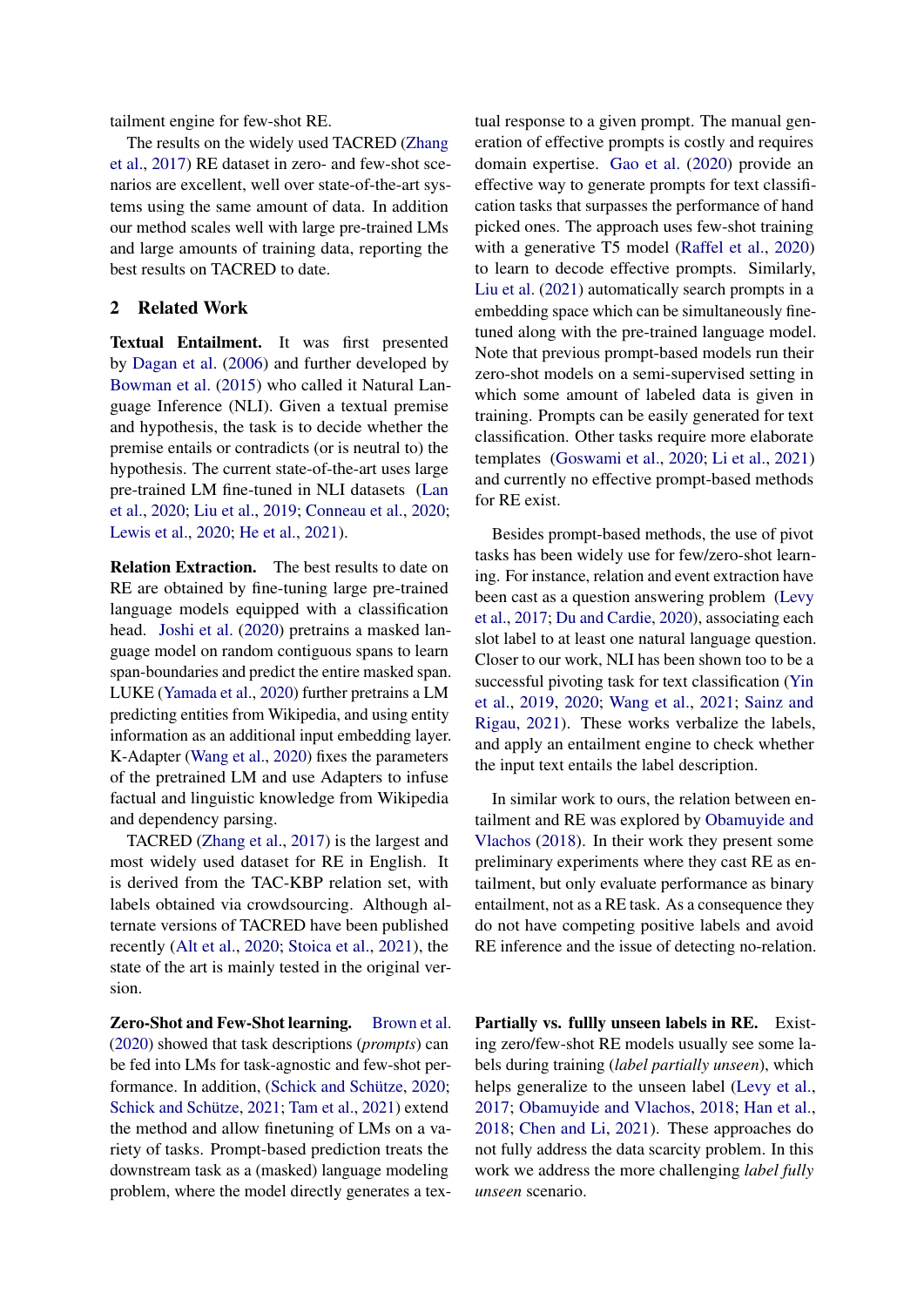<span id="page-2-0"></span>

Figure 1: General workflow of our entailment-based RE approach.

# <span id="page-2-4"></span>3 Entailment for RE

In this section we describe our models for zeroand few-shot RE.

# <span id="page-2-5"></span>3.1 Zero-shot relation extraction

We reformulate RE as an entailment task: given the input text containing the two entity mentions as the premise and the verbalized description of a relation as hypothesis, the task is to infer if the premise entails the hypothesis according to the NLI model. Figure [1](#page-2-0) illustrates the main 3 steps of our system. The first step is focused on relation verbalization to generate the set of hypotheses. In the second we run the NLI model $<sup>2</sup>$  $<sup>2</sup>$  $<sup>2</sup>$  and obtain the entailment</sup> probability for each hypothesis. Finally, based on the probabilities and the entity types, we return the relation label that maximizes the probability of the hypothesis, including the NO-RELATION label.

Verbalizing relations as hypothesis. The hypotheses are automatically generated using a set of templates. Each template verbalizes the relation holding between two entity mentions. For instance, the relation PER:DATE\_OF\_BIRTH can be verbalized with the following template:  $\{subj\}'s$ birthday is on {obj}. More formally, given the text  $x$  that contains the mention of two entities  $(x_{e1}, x_{e2})$  and template t, the hypothesis h is generated by VERBALIZE $(t, x_{e1}, x_{e2})$ , which substitutes the subj and  $\overline{obj}$  in the t with the entities  $x_{e1}$  $x_{e1}$  $x_{e1}$  and  $x_{e2}$ , respectively<sup>[3](#page-2-2)</sup>. Figure 1 shows

four verbalizations for the given entity pair.

A relation label can be verbalized by one or more templates. For instance, in addition to the previous template, PER:DATE\_OF\_BIRTH is also verbalized with {subj} was born on {obj}. At the same time, a template can verbalize more than one relation label. For example, {subj} was born in {obj} verbalizes PER:COUNTRY\_OF\_BIRTH and PER:CITY\_OF\_BIRTH. In order to cope with such ambiguous verbalizations, we added the entity type information to each relation, e.g. COUNTRY and CITY for each of the relations in the previous example. [4](#page-2-3)

We defined a function  $\delta_r$  for every relation  $r \in$ R that checks the entity coherence between the template and the current relation label:

$$
\delta_r(e_1, e_2) = \begin{cases} 1 & e_1 \in E_{r1} \land e_2 \in E_{r2} \\ 0 & \text{otherwise} \end{cases}
$$

where  $e_1$  and  $e_2$  are the entity types of the first and second arguments,  $E_{r1}$  and  $E_{r2}$  are the set of allowed types for the first and second entities in relation  $r$ . This function is used at inference time, to discard relations that do not match the given types. Appendix [C](#page-11-0) lists all templates and entity type restrictions used in this work.

NLI for inferring relations. In a second step we make use of the NLI model to infer the relation label. Given the text x containing two entities  $x_{e1}$ 

<span id="page-2-2"></span><span id="page-2-1"></span><sup>&</sup>lt;sup>2</sup>We describe the NLI models in Section  $4.3$ 

<sup>&</sup>lt;sup>3</sup>Note that the entities are given in a fixed order, that is the relation needs to hold between  $x_{e1}$  and  $x_{e2}$  in that order; the reverse ( $x_{e2}$  and  $x_{e1}$ ) would be a different example.

<span id="page-2-3"></span><sup>&</sup>lt;sup>4</sup> Alternatively, one could think on more specific verbalizations, such as {subj} was born in the city of {obj} for PER:CITY\_OF\_BIRTH. In the checks done in the available 15 min. such specific verbalizations had very low recall and were not finally selected.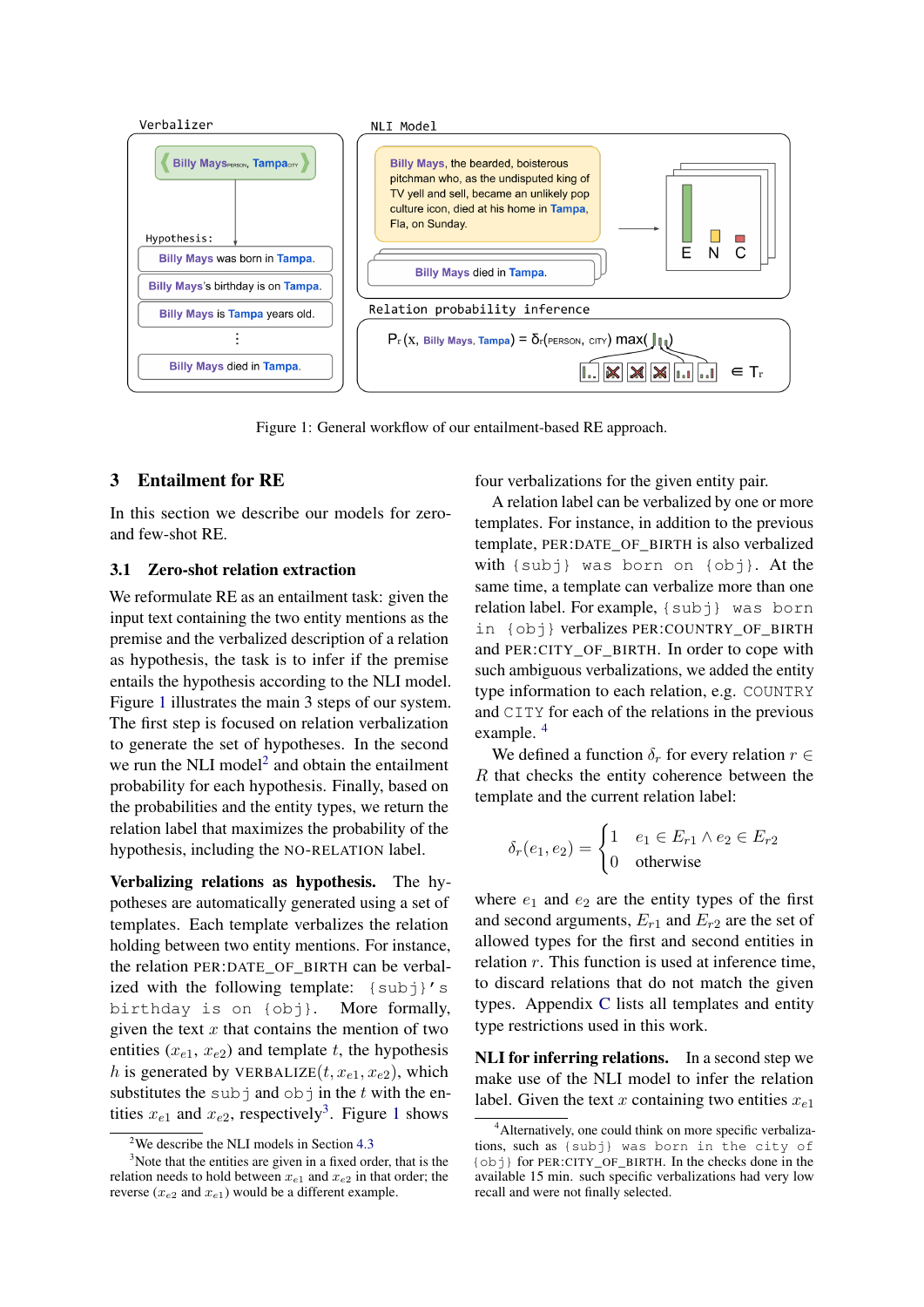<span id="page-3-2"></span>and  $x_{e2}$  the system returns the relation  $\hat{r}$  from the set of possible relation labels  $R$  with the highest entailment probability as follows:

$$
\hat{r} = \arg\max_{r \in R} \mathsf{P}_r(x, x_{e1}, x_{e2}) \tag{1}
$$

The probability of each relation  $P_r$  is computed as the probability of the hypothesis that yields the maximum entailment probability (Eq. [2\)](#page-3-0), among the set of possible hypothesis. In case the two entities do not match the required entity types, the probability would be zero.

$$
P_r(x, x_{e1}, x_{e2}) = \delta_r(e_1, e_2) \max_{t \in T_r} P_{NLI}(x, hyp)
$$
  
where  $hyp$  = VERBALIZE $(t, x_{e1}, x_{e2})$  (2)

where  $P_{NLI}$  is the entailment probability between the input text and the hypothesis generated by the template verbalizer. Although entailment models return probabilities for entailment, contradiction and neutral,  $P_{NLI}$  just makes use of the entailment probability<sup>[5](#page-3-1)</sup>. The right hand-side of Figure [1](#page-2-0) shows the application of NLI models and how the probability for each relation,  $P_r$ , is computed.

Detection of no-relation. In supervised RE, the NO-RELATION case is taken as an additional label. In our case we examined two approaches.

In template-based detection we propose an additional template as if it was yet another relation label, and treated it as another positive relation in Eq. [1.](#page-3-2) The template for NO-RELATION:  $\{subj\}$ and {obj} are not related.

In threshold-based detection we apply a threshold  $\mathcal T$  to  $P_r$  in Eq. [2.](#page-3-0) If none of the relations surpasses the threshold, then our system returns NO-RELATION. On the contrary, the model returns the relation label of highest probability (Eq. [1\)](#page-3-2). When no development data is available, the threshold  $\mathcal T$ is set to 0.5. Alternatively, we estimate  $\tau$  using the available development dataset, as described in the experimental part.

### 3.2 Few-Shot relation extraction

Our system is based on a NLI model which has been pretrained on annotated entailment pairs. When labeled relation examples exist, we can reformulate them as labelled NLI pairs, and use them

to fine-tune the NLI model to the task at hand, that is, assigning highest entailment probability to the verbalizations of the correct relation, and assigning low entailment probabilities to the rest of the hypothesis (see Eq. [2\)](#page-3-0).

Given a set of labelled relation examples, we use the following steps to produce labelled entailment pairs for fine-tuning the NLI model. 1) For each positive relation example we generate at least one entailment instance with the templates that describes the current relation. That is, we generate one or several premise-hypothesis pairs labelled as entailment. 2) For each positive relation example we generate one neutral premise-hypothesis instance, taken at random from the templates that do not represent the current relation. 3) For each negative relation example we generate one contradiction example, taken at random from the templates of the rest of relations.

<span id="page-3-0"></span>If a template is used for the no-relation case, we do the following: First, for each no-relation example we generate one entailment example with the no-relation template. Then, for each positive relation example we generate one contradiction example using the no-relation template.

# 4 Experimental Setup

In this section we describe the dataset and scenarios we have used for evaluation, how we performed the verbalization process, the different pre-trained NLI models we have used and the state-of-the-art baselines that we compare with.

### 4.1 Dataset and scenarios

We designed three different low-resource scenarios based on the large-scale TACRED [\(Zhang et al.,](#page-10-6) [2017\)](#page-10-6) dataset. The full dataset consists of 42 relation labels, including the NO-RELATION label, and each example contains the information about the entity type, among other linguistic information. The scenarios are described in Table [1](#page-4-1) and are formed by different splits of the original dataset. We applied a stratified sampling method to keep the original label distribution.

Zero-Shot. The aim of this scenario is the evaluation of the models when no data is available for training. We present two different situations on this scenario: 1) no data is available for development (0% split) and 2) a small development set is available with around 2 examples per relation (1%

<span id="page-3-1"></span><sup>&</sup>lt;sup>5</sup>The probabilities for relations  $P_r$  defined in Eq. [2](#page-3-0) are independent from each other, which, in a way, they could be easily extended to multi-label classification task.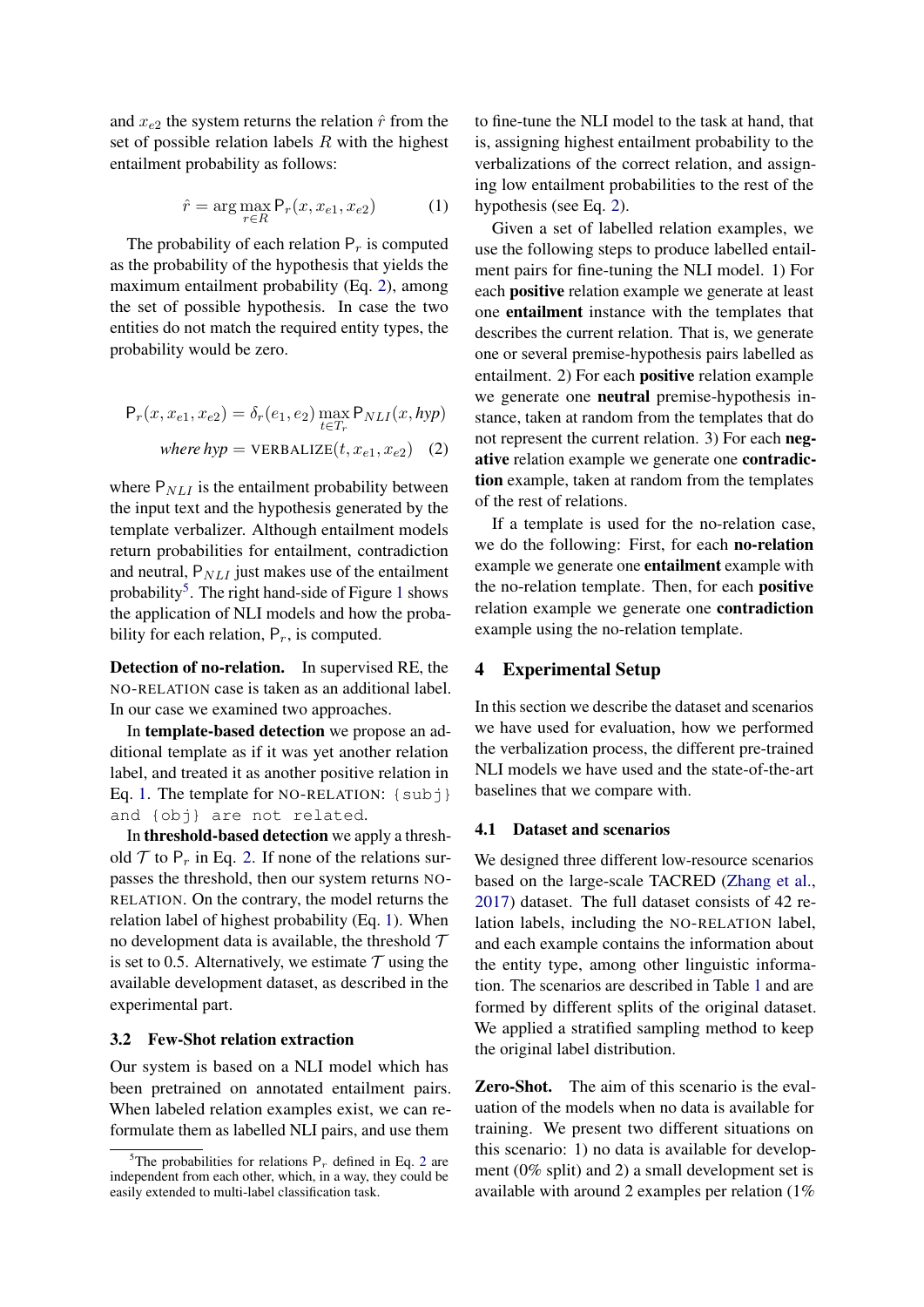<span id="page-4-1"></span>

|               |           | Train (Gold) |          | Train (Silver) |       |       | Development |          |          |          |
|---------------|-----------|--------------|----------|----------------|-------|-------|-------------|----------|----------|----------|
|               |           |              | # Pos    | # Neg          | # Pos |       | # Neg       | # $Pos$  |          | # Neg    |
| Scenario      | Split     | mean         | total    | total          | mean  | total | total       | mean     | total    | total    |
| Full training | 100%      | 317.4        | 13013    | 55112          |       |       | ٠           | 132.6    | 5436     | 17195    |
|               | No Dev    |              |          |                |       |       |             | $\Omega$ | $\Omega$ | $\Omega$ |
| Zero-Shot     | $1\%$ Dev |              |          |                |       |       |             | 1.9      | 54       | 173      |
|               | $1\%$     | 3.6          | 130      | 552            |       | ۰     | ۰           | 1.9      | 54       | 173      |
| Few-Shot      | 5%        | 16.3         | 651      | 2756           |       |       | -           | 7.0      | 272      | 861      |
|               | 10%       | 32.6         | 1302     | 5513           |       |       | ۰           | 13.6     | 544      | 1721     |
|               | $0\%$     | $\Omega$     | $\Omega$ | $\Omega$       | 246.3 | 9850  | 41205       | 1.9      | 54       | 173      |
| Data Augment. | $1\%$     | 3.6          | 130      | 552            | 246.3 | 9850  | 41205       | 1.9      | 54       | 173      |
|               | 5%        | 16.3         | 651      | 2756           | 246.3 | 9850  | 41205       | 7.0      | 272      | 861      |
|               | 10%       | 32.6         | 1302     | 5513           | 246.3 | 9850  | 41205       | 13.6     | 544      | 1721     |

Table 1: Statistics about the dataset scenarios based on TACRED used in the paper, including positive examples per relation, total amount of positive examples and the total amount of negative (no-relation) examples.

split) $<sup>6</sup>$  $<sup>6</sup>$  $<sup>6</sup>$ . In this scenario the models are not allowed</sup> to train their own parameters but development data is used to adjust the hyperparameters.

Few-Shot. This scenario presents the challenge of solving the RE task with just a few examples per relation. We present three settings commonly used in few-shot learning [\(Gao et al.,](#page-9-0) [2020\)](#page-9-0)<sup>[7](#page-4-3)</sup>: around 4 examples per relation (1% of the training data in TACRED), around 16 examples per relation (5%) and around 32 examples per relation (10%). We reduced the development set following the same ratio.

Full Training. In this setting we use all available training and development data.

Data Augmentation. In this scenario we want to test whether a silver dataset produced by running our systems on untagged data can be used to train a supervised relation extraction system (cf. Section [3\)](#page-2-4). In this scenario 75% of the training data in TACRED is set aside as unlabeled data $8$ , and the rest of the training data is used in different splits (ranging from 1% to 10%). Under this setting we carried out two type of experiments: In the zeroshot experiments (0% in the table) we use our NLI based model to annotate the silver data and then fine-tune the RE model exclusively on the silver data. In the few-shot experiments the NLI model

is first fine-tuned with the gold data, then used to annotate the silver data and finally the RE model is fine-tuned over both, silver and gold, annotations.

# <span id="page-4-5"></span>4.2 Hand-crafted relation templates

We manually created the templates to verbalize relation labels, based on the TAC-KBP guidelines which underlie the TACRED dataset. We limited the time for creating the templates of each relation to less than 15 minutes. Overall, we created 1-8 templates per relation (2 on average) (cf. Appendix [C](#page-11-0) for full list).

The verbalization process consists of generating one or more templates that describe the relation and contain the placeholders  $\{sub\}$  and  $\{obj\}$ . The developer building the templates was given the task guidelines (brief description of the relation, including one or two examples and the type of the entities) and a NLI model (*roberta-large-mnli* checkpoint). For a given relation, he/she would create a template (or set of templates) and check whether the NLI model is able to output a high entailment probability for the template when applied on the guideline example(s). He/she could run this process for any new template that he/she could come up with. There was no strict threshold involved for selecting the templates, just the intuition of the developer. The spirit was to come up with simple templates quickly, and not to build numerous complex templates or to optimize entailment probabilities.

# <span id="page-4-0"></span>4.3 Pre-Trained NLI models

For our experiments we tried different NLI models that are publicly available with the Hugging Face Transformers [\(Wolf et al.,](#page-10-15) [2020\)](#page-10-15) python library.

<span id="page-4-2"></span><sup>&</sup>lt;sup>6</sup>This setting is comparable to one where the examples in the guidelines are used as development.

<span id="page-4-3"></span>The commonly reported value in few-shot scenarios is 16 examples per label. We also added the 3-8 and 32 examples settings in the evaluation.

<span id="page-4-4"></span><sup>&</sup>lt;sup>8</sup>We use part of the original TACRED dataset to produce silver data in order not to introduce noise coming from different documents and/or pre-processing steps.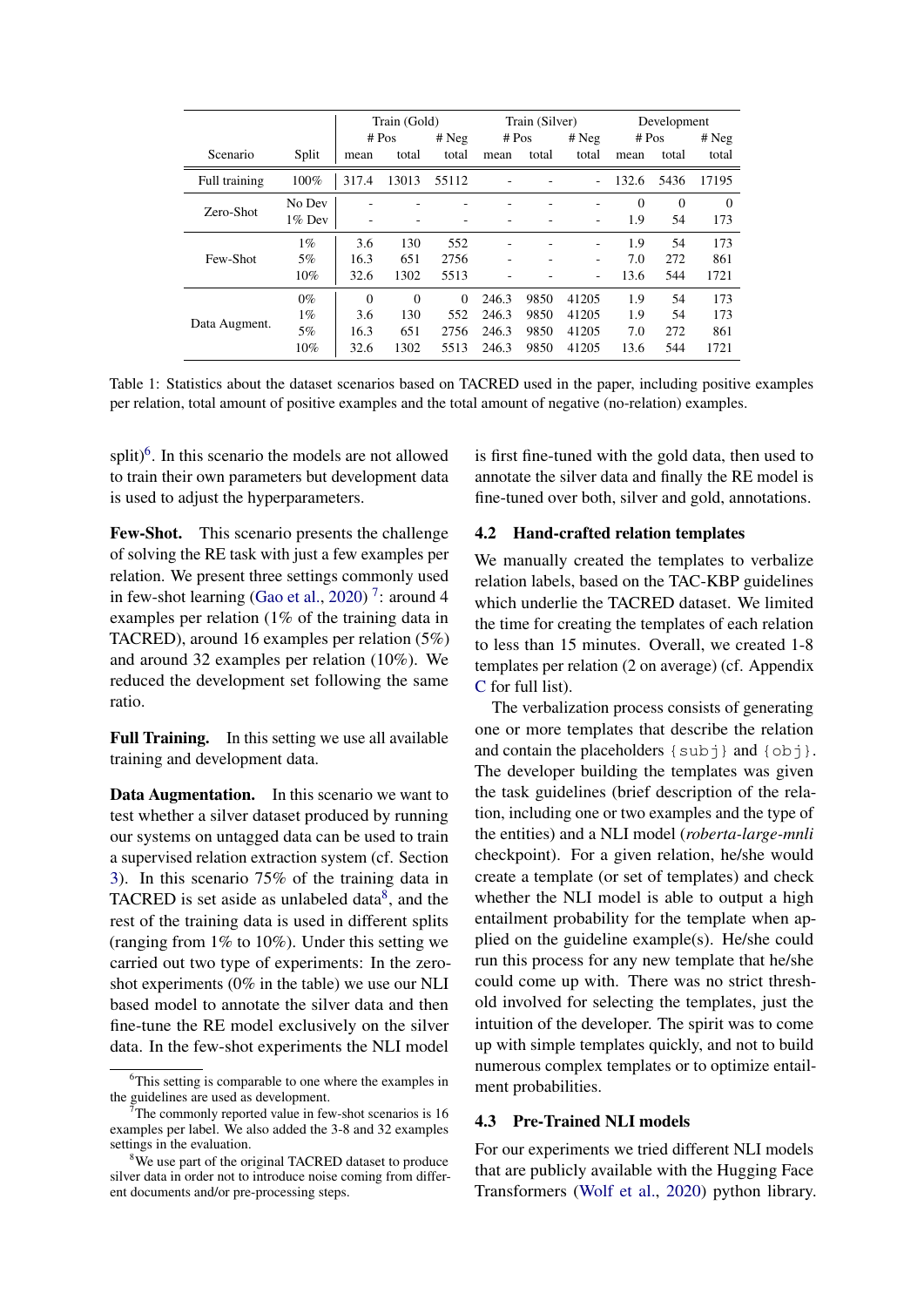<span id="page-5-1"></span>

|                     |          | MNLI   No Dev ( $\mathcal{T} = 0.5$ ) |      |           |           |      | $1\%$ Dev |                                                   |
|---------------------|----------|---------------------------------------|------|-----------|-----------|------|-----------|---------------------------------------------------|
| <b>NLI</b> Model    | # Param. | Acc. $\vert$ Pr. Rec.                 |      |           | F1        | Pr.  | Rec.      | F1                                                |
| $ALBERT_{xxLarge}$  | 223M     | 90.8                                  |      |           |           |      |           | 32.6 <b>79.5</b> 46.2 $\vert$ 55.2 58.1 56.6 ±1.4 |
| RoBERTa             | 355M     | 90.2                                  | 32.8 |           | 75.5 45.7 |      |           | 58.5 53.1 55.6 $\pm$ 1.3                          |
| <b>BART</b>         | 406M     | 89.9                                  | 39.0 | 63.1      | 48.2      | 60.7 | 46.0      | $52.3 \pm 1.8$                                    |
| $DeBERTa_{xLarge}$  | 900M     | 91.7                                  | 40.3 | 77.7      | 53.0      | 66.3 | 59.7      | $62.8 + 1.7$                                      |
| $DeBERTa_{xxLarge}$ | 1.5B     | 91.7                                  | 46.6 | 76.1 57.8 |           |      |           | 63.2 59.8 61.4 $\pm 1.0$                          |

Table 2: Zero-Shot scenario results (Precision, Recall and F1) for our system using several pre-trained NLI models in two settings: no development (default threshold  $\mathcal{T}$ =0.5), and small development (1% Dev.) for setting  $\mathcal{T}$ . In the leftmost columns we report the number of parameters and the accuracy in MNLI. For the 1% setting we report the median measures along with the F1 standard deviation in 100 runs.

We tested the following models which implement different architectures, sizes and pre-training objectives and were fine-tuned mainly over the MNLI [\(Williams et al.,](#page-10-16) [2018\)](#page-10-16) dataset<sup>[9](#page-5-0)</sup>: ALBERT [\(Lan](#page-9-4) [et al.,](#page-9-4) [2020\)](#page-9-4), RoBERTa [\(Liu et al.,](#page-9-5) [2019\)](#page-9-5), BART [\(Lewis et al.,](#page-9-7) [2020\)](#page-9-7) and DeBERTa v2 [\(He et al.,](#page-9-8) [2021\)](#page-9-8). Table [2](#page-5-1) reports the number of parameters of these models. Further details on models can be found in Appendix [A.](#page-11-1)

For each of the scenarios we have tested different models. In zero-shot and full training scenarios we compare all the pre-trained models using the templates described in Section [4.2.](#page-4-5) For few-shot we used RoBERTa for comparability, as it was used in state-of-the-art systems (cf. Section [4.4\)](#page-5-2), and DeBERTa which is the largest NLI model available on the HUB<sup>[10](#page-5-3)</sup>. Finally, we only tested RoBERTa in data-augmentation experiments.

We ran 3 different runs on each of the experiments using different random seeds. In order to make a fair comparison with state-of-the-art systems (cf section 4.4.), we performed a hyperparameter exploration in the full training scenario, using the resulting configuration also in the zero/few-shot scenarios. We fixed the batch size at 32 for both RoBERTa and DeBERTa, and search the optimum learning-rate among  $\{1e^{-6}, 4e^{-6}, 1e^{-5}\}$  on the development set. The best results were obtained using  $4e^{-6}$  as learning-rate. For more detailed information refer to the Appendix [B.](#page-11-2)

# <span id="page-5-2"></span>4.4 State-of-the-art RE models

We compared the NLI approach with the systems reporting the best results to date on TACRED: Span-BERT [\(Joshi et al.,](#page-9-9) [2020\)](#page-9-9), K-Adapter [\(Wang et al.,](#page-10-7) [2020\)](#page-10-7) and LUKE [\(Yamada et al.,](#page-10-0) [2020\)](#page-10-0) (cf. Sec-

<span id="page-5-4"></span>

Figure 2: Zero-shot scenario results. Mean F1 and standard error scores when setting  $T$  on increasing number of development examples.

tion [2\)](#page-1-0). In addition, we also report the results obtained by the vanilla RoBERTa baseline proposed by [Wang et al.](#page-10-7) [\(2020\)](#page-10-7) that serves as a reference for the improvements. We re-trained the different systems on each scenario setting using their publicly available implementations and best performing hyperparameters reported by the authors. All these models have a comparable number of parameters.

### 5 Results

### 5.1 Zero-Shot

Table [2](#page-5-1) shows the results for different pre-trained NLI models, as well as the number of parameters and the MNLI *matched* accuracy. These results were obtained by using the threshold for negative relations, as we found that it works substantially better than the no-relation template alternative (cf. Section [3.1\)](#page-2-5). For instance, RoBERTa yields an

<span id="page-5-0"></span><sup>&</sup>lt;sup>9</sup>ALBERT was trained in some additional NLI datasets.

<span id="page-5-3"></span><sup>10</sup><https://huggingface.co/models>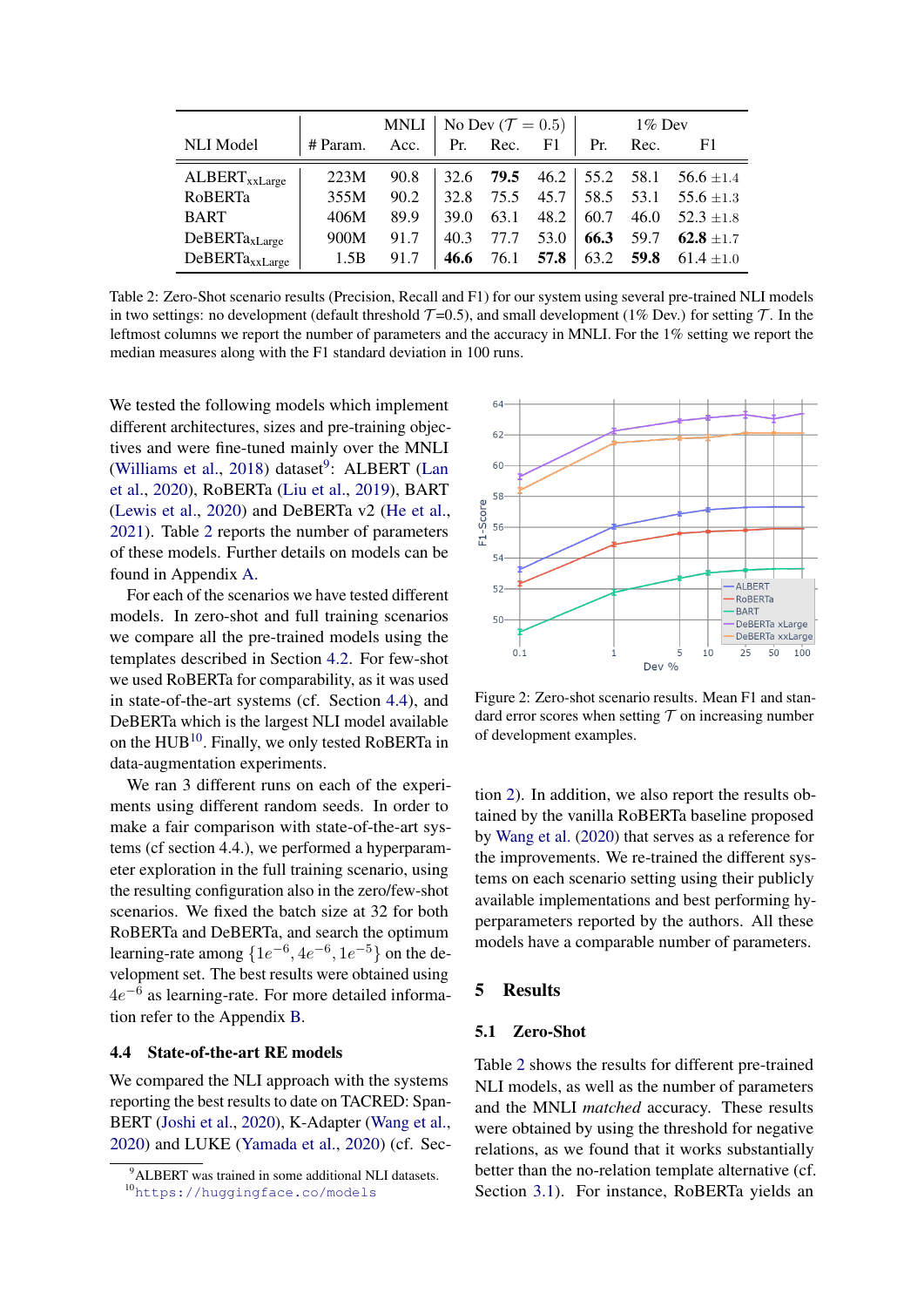<span id="page-6-1"></span>

|                                                                                                 |      | $1\%$ |    | 5%       |                                                                      |            | 10% |                     |
|-------------------------------------------------------------------------------------------------|------|-------|----|----------|----------------------------------------------------------------------|------------|-----|---------------------|
| Model                                                                                           | Pr.  | Rec.  | F1 | Pr. Rec. | F1                                                                   | Prec. Rec. |     | F1                  |
| SpanBERT                                                                                        | 0.0  | 0.0   |    |          | $0.0 \pm 0.0$ 36.3 23.9 28.8 $\pm$ 13.5 3.2 1.1 1.6 $\pm$ 20.7       |            |     |                     |
| RoBERTa                                                                                         | 56.8 | 4.1   |    |          | $7.7 \pm 3.6$   52.8 34.6 41.8 $\pm 3.3$   61.0                      |            |     | 50.3 55.1 $\pm$ 0.8 |
| K-Adapter                                                                                       | 73.8 | 7.6   |    |          | $13.8 \pm 3.4$   56.4 37.6 45.1 $\pm$ 0.1   62.3                     |            |     | 50.9 $56.0 \pm 1.3$ |
| LUKE                                                                                            | 61.5 | 9.9   |    |          | $17.0 \pm 5.9$   57.1 47.0 51.6 $\pm 0.4$   60.6 60.6 60.6 $\pm 0.4$ |            |     |                     |
| NLI <sub>ROBERTa</sub> (ours)   56.6 55.6 56.1 ±0.0   60.4 68.3 64.1 ±0.2                       |      |       |    |          |                                                                      | 65.8       |     | 69.9 67.8 $\pm$ 0.2 |
| NLI <sub>DeBERTa</sub> (ours)   59.5 68.5 63.7 ±0.0   64.1 74.8 69.0 ±0.2   62.4 74.4 67.9 ±0.5 |      |       |    |          |                                                                      |            |     |                     |

Table 3: Few-shot scenario results with 1%, 5% and 10% of training data. Precision, Recall and F1 score (standard deviation) of the median of 3 different runs are reported. Top four rows for third-party RE systems run by us.

F1 of  $30.1<sup>11</sup>$  $30.1<sup>11</sup>$  $30.1<sup>11</sup>$  well below the 45.7 when using the default threshold ( $\mathcal{T} = 0.5$ ). Overall we see an excellent zero-shot performance across all the models and settings proving that the approach is robust and model agnostic.

Regarding pre-trained models, the best F1 scores are obtained by the two DeBERTa v2 models, which also score the best on the MNLI dataset. Note that all the models achieve similar scores on MNLI, but small differences in MNLI result in large performance gaps when they come to RE, e.g. the 1.5 difference in MNLI between RoBERTa and DeBERTa becomes 7 points in No Dev. and 1% Dev. We think the larger differences in RE are due to the generalization ability of some of the larger models to domain and task differences.

The table includes the results for different values of the  $T$  hyperparameter. In the most challenging setting, with default  $\mathcal T$ , the results are worst, with at most 57.8 F1. However, using as few as 2 examples per relation in average (1% Dev. setting) the results improve significantly.

We performed further experiments using larger amounts of development data to tune  $\mathcal T$ . Figure [2](#page-5-4) shows that, for all models, the most significant improvement occurs at the interval [0%, 1%) and that the interval [1%, 100%] is almost flat. The best results with all development data is 63.4%, only 0.6 points better than using 1% of development. These results show clearly that a small number of examples suffice to set an optimal threshold.

### 5.2 Few-Shot

Table [3](#page-6-1) shows the results of competing RE systems and our systems on the few-shot scenario. We report the median and standard deviation across 3 different runs. The competing RE methods suffer a large performance drop, specially for the small-

<span id="page-6-3"></span>

| Model                         | Pr.  | Rec.      | -F1  |
|-------------------------------|------|-----------|------|
| SpanBERT                      | 70.8 | 70.9      | 70.8 |
| <b>RoBERTa</b>                | 70.2 | 72.4      | 71.3 |
| K-Adapter                     | 70.1 | 74.0      | 72.0 |
| LUKE                          | 70.4 | 75.1      | 72.7 |
| NLI <sub>ROBERTa</sub> (ours) | 71.6 | 70.4      | 71.0 |
| NLI <sub>DeBERTa</sub> (ours) |      | 72.5 75.3 | 73.9 |

Table 4: Full training results (TACRED). Top four rows for third-party RE systems as reported by authors.

est training setting. For instance, the SpanBERT system [\(Joshi et al.,](#page-9-9) [2020\)](#page-9-9) has difficulties to converge, even with the 10% of data setting. Both K-Adapter [\(Wang et al.,](#page-10-7) [2020\)](#page-10-7) and LUKE [\(Yamada](#page-10-0) [et al.,](#page-10-0) [2020\)](#page-10-0) improve over the RoBERTa system [\(Wang et al.,](#page-10-7) [2020\)](#page-10-7) in all three settings, but they are well below our  $NLI_{RoBERTa}$  system, with improvements of 48, 22 and 13 points against the baseline in each setting. We also report our method based on DeBERTa $_{\text{xLarge}}$ , which is specially effective in the smaller settings.

We would like to note that the zero-shot NLIRoBERTa system (1% Dev) is comparable in terms of F1 score to a vanilla RoBERTa trained with 10% of the training data. That is, 54 templates (10.5 hours, plus 23 development examples are roughly equivalent to  $6800$  annotated examples<sup>[12](#page-6-2)</sup> for training (plus 2265 development) .

### 5.3 Full training

Some zero-shot and few-shot systems are not able to improve results when larger amounts of training data are available. Table [4](#page-6-3) reports the results when the whole train and development datasets are used, which is comparable to official results

<span id="page-6-0"></span><sup>&</sup>lt;sup>11</sup>Results ommitted from Table [2](#page-5-1) for brevity.

<span id="page-6-2"></span><sup>&</sup>lt;sup>12</sup>Unfortunately we could not find the time estimates for annotating examples.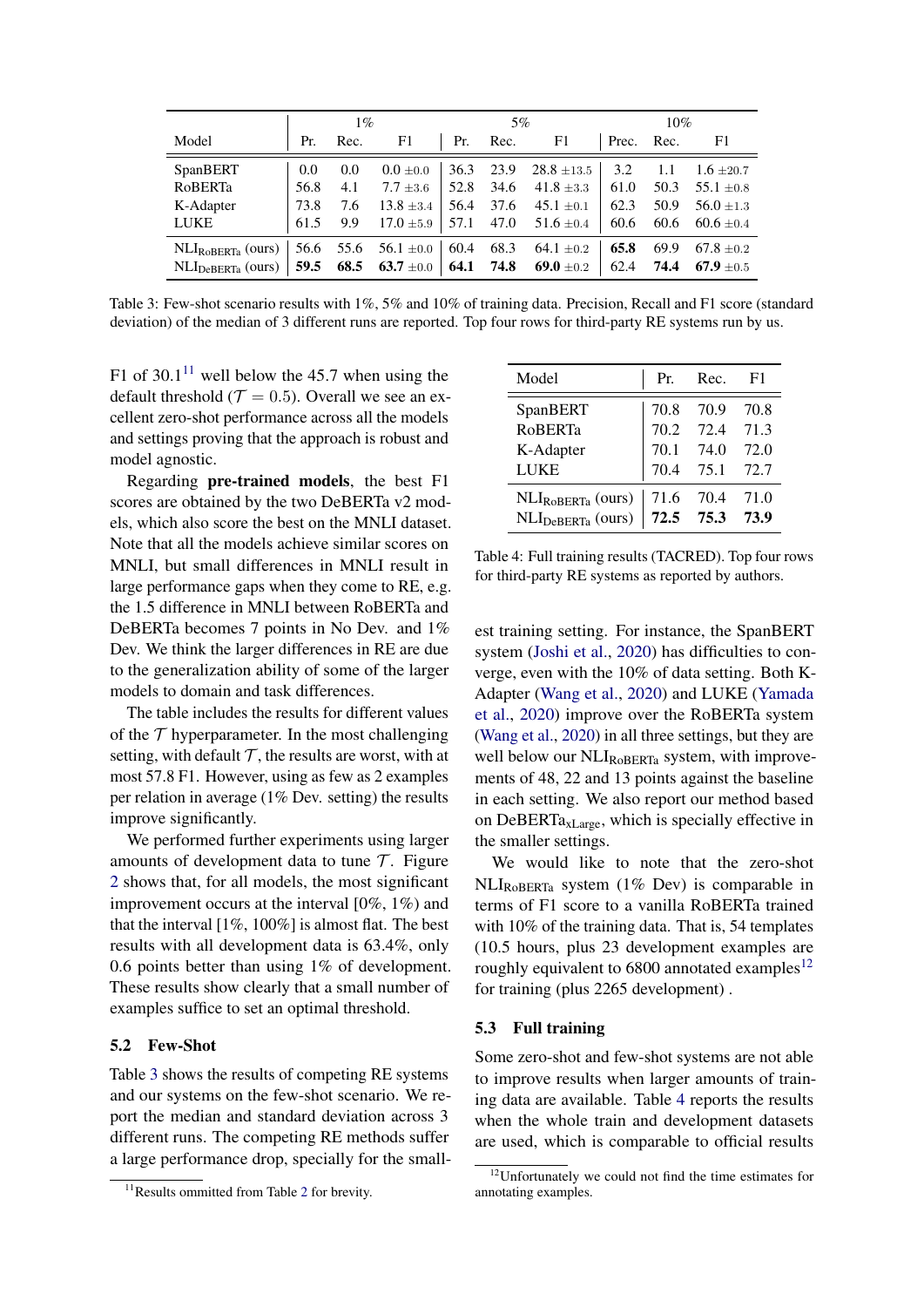<span id="page-7-0"></span>

| Model                                                   | $0\%$ | $1\%$ 5% $10\%$ |      |
|---------------------------------------------------------|-------|-----------------|------|
| <b>ROBERTa</b>                                          |       | 7.7 41.8 55.1   |      |
| + Zero-Shot DA   $56.3$ 58.4 58.8 59.7<br>+ Few-Shot DA |       | 58.4 64.9       | 67.7 |

Table 5: Data Augmentation scenario results (F1) for different gold training sizes. Silver annotations by the zero-shot and few-shot  $NLI_{RoBERTa}$  model.

on TACRED. Focusing on our  $\text{NLI}_{\text{RoBERTa}}$  system, and comparing it to the results in Table [3,](#page-6-1) we can see that it is able to effectively use the additional training data, improving from 67.9 to 71.0. When compared to a traditional RE system, it performs on a par to RoBERTa, and a little behind K-Adapter and LUKE, probably due to the infused knowledge which our model is not using. These results show that our model keeps improving with additional data and that it is competitive when larger amounts of training is available. The results of  $NLI_{DeBERTa}$ show that our model can benefit from larger and more effective pre-trained NLI systems even in full training scenarios, and in fact achieves the best results to date on the TACRED dataset.

### 5.4 Data augmentation results

In this section we explore whether our NLI-based system can produce high-quality silver data which can be added to a small amount of gold data when training a traditional supervised RE system, e.g. the RoBERTa baseline [\(Wang et al.,](#page-10-7) [2020\)](#page-10-7). Table [5](#page-7-0) reports the F1 results on the data augmentation scenario for different amounts of gold training data. Overall, we can see that both our zero-shot and few-shot methods<sup>[13](#page-7-1)</sup> provide good quality silver data, as they improve significantly over the baseline in all settings. Although the zero-shot and few-shot methods yield the same result with 1% of training data, the few-shot model is better in the rest of training regimes, showing that it can effectively use the available training data in each case to provide better quality silver data. If we compare the results in this table with those of the respective NLI-based system with the same amount of gold training instances (Tables [2](#page-5-1) and [3\)](#page-6-1) we can see that the results are comparable, showing that our NLI-based system and a traditional RE system trained with silver annota-

<span id="page-7-2"></span>

| Model                  | Scenario               |                     | PvsN         |              |
|------------------------|------------------------|---------------------|--------------|--------------|
| NLI <sub>DeBERTa</sub> | Zero-Shot              | No Dev<br>$1\%$ Dev | 85.6<br>85.6 | 59.5<br>67.7 |
|                        | Few-Shot<br>Full train | 5%                  | 89.7<br>92.2 | 74.5<br>77.8 |
|                        | Few-Shot               | 5%                  | 69.3         | 63.4         |
| LUKE                   | Full train             |                     |              | 77.3         |

Table 6: Performance of selected systems and scenarios on two metrics: the binary task of detecting a positive relation vs. no-relation (PvsN column, F1) and detecting the correct relation among positive cases (P, F1).

tions have comparable performance. A practical advantage of a traditional RE system trained with our silver data is that is easier to integrate on available pipelines, as one just needs to download the trained Transformer model. It also makes it easy to check additive improvements in the RE method.

### 6 Analysis

Relation extraction can be analysed according to two auxiliary metrics: the binary task of detecting a positive relation vs. no-relation, and the multi-class problem of detecting which relation holds among positive cases (that is, discarding norelation instances from test data). Table [6](#page-7-2) shows the results of a selection of systems and scenarios. The first rows compare the performance of our best system,  $\text{NLI}_{\text{DeBERTa}}$ , across four scenarios, while the last two rows show the results for LUKE in two scenarios. The zero-shot No dev. system is very effective when discriminating the relation among positive examples (P column), only 7 points below the fully trained system, while it lags well behind when discriminating positive vs. negative, 18 points. The use of a small development data for tuning the  $\tau$  threshold closes the gap in PvsN, as expected, but the difference is still 10 points. All in all, these numbers show that our zero-shot system is very effective discriminating among positive examples, but that it still lags behind when detecting no-relation cases. Overall, the figures show the effectiveness of our methods in low data scenarios on both metrics.

Confusion analysis In supervised models some classes (relations) are better represented in training than others, usually due to data imbalance. Our system instead, represents each relations as a set of templates, which at least on a zero-shot

<span id="page-7-1"></span><sup>&</sup>lt;sup>13</sup>The zero-shot 1% Dev model is used in all data augmentation experiments, while the few-shot method changes to use the available data at each run (1%, 5% and 10%), both with RoBERTa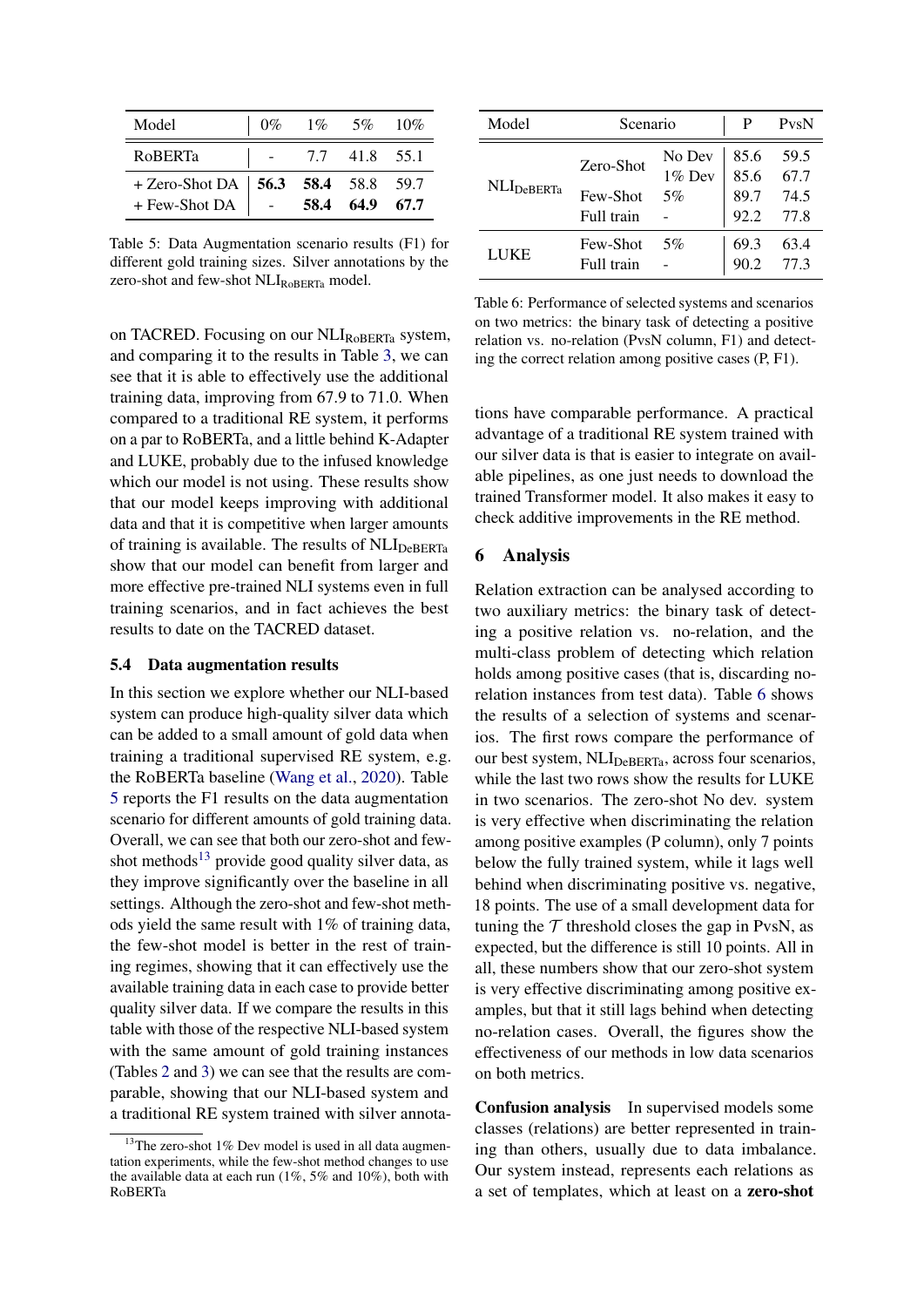<span id="page-8-0"></span>

Figure 3: Confusion matrix of our NLI<sub>DeBERTa</sub> zero-shot system on the development dataset. The rows represent the true labels and the columns the predictions. The matrix is rowise normalized (recall in the diagonal).

scenario, should not be affected by data imbalance. The strong diagonal in the confusion matrix (Fig. [3\)](#page-8-0) shows that our the model is able to discriminate properly between most of the relations (after all it achieves 85.6% accuracy, cf. Table [6\)](#page-7-2), with exception of the no-relation column, which was expected. Regarding the confusion between actual relations, most of them are about overlapping relations, as expected. For instance, ORG:MEMBER\_OF and ORG:PARENTS both involve some organization A being part or member of some other organization B, where ORG:MEMBERS is different from ORG:PARENTS in that correct fillers are distinct entities that are generally capable of autonomously ending their membership with the assigned organization<sup>[14](#page-8-1)</sup>. Something similar occurs between ORG:MEMBERS and ORG:SUBSIDIARIES. Another reason for confusion happens when two or more relations exist concurrently, as in PER:ORIGIN, PER:COUNTRY\_OF\_BIRTH and PER:COUNTRY OF RESIDENCE. Finally, the model scores low on PER:OTHER\_FAMILY, which is a bucket of many specific relations where only a handful were actually covered by the templates.

# 7 Conclusions

In this work we reformulate relation extraction as an entailment problem, and explore to what extent simple hand-made verbalizations are effective. The creation of templates is limited to 15 minutes per relation, and yet allows for excellent results in zero- and few-shot scenarios. Our method makes effective use of available labeled examples, and together with larger LMs produces the best results on TACRED to date. Our analysis indicates that the main performance difference against supervised models comes from discriminating norelation examples, as the performance among positive examples equals that of the best supervised system using the full training data. We also show that our method can be used effectively as a dataaugmentation method to provide additional labeled examples. For the future we would like to investigate better methods for detecting no-relation in zero-shot settings.

# Acknowledgements

Oscar is funded by a PhD grant from the Basque Government (PRE\_2020\_1\_0246). This work is based upon work partially supported via the IARPA BETTER Program contract No. 2019- 19051600006 (ODNI, IARPA), and by the Basque Government (IXA excellence research group IT1343-19).

<span id="page-8-1"></span><sup>&</sup>lt;sup>14</sup>Description extracted from the guidelines.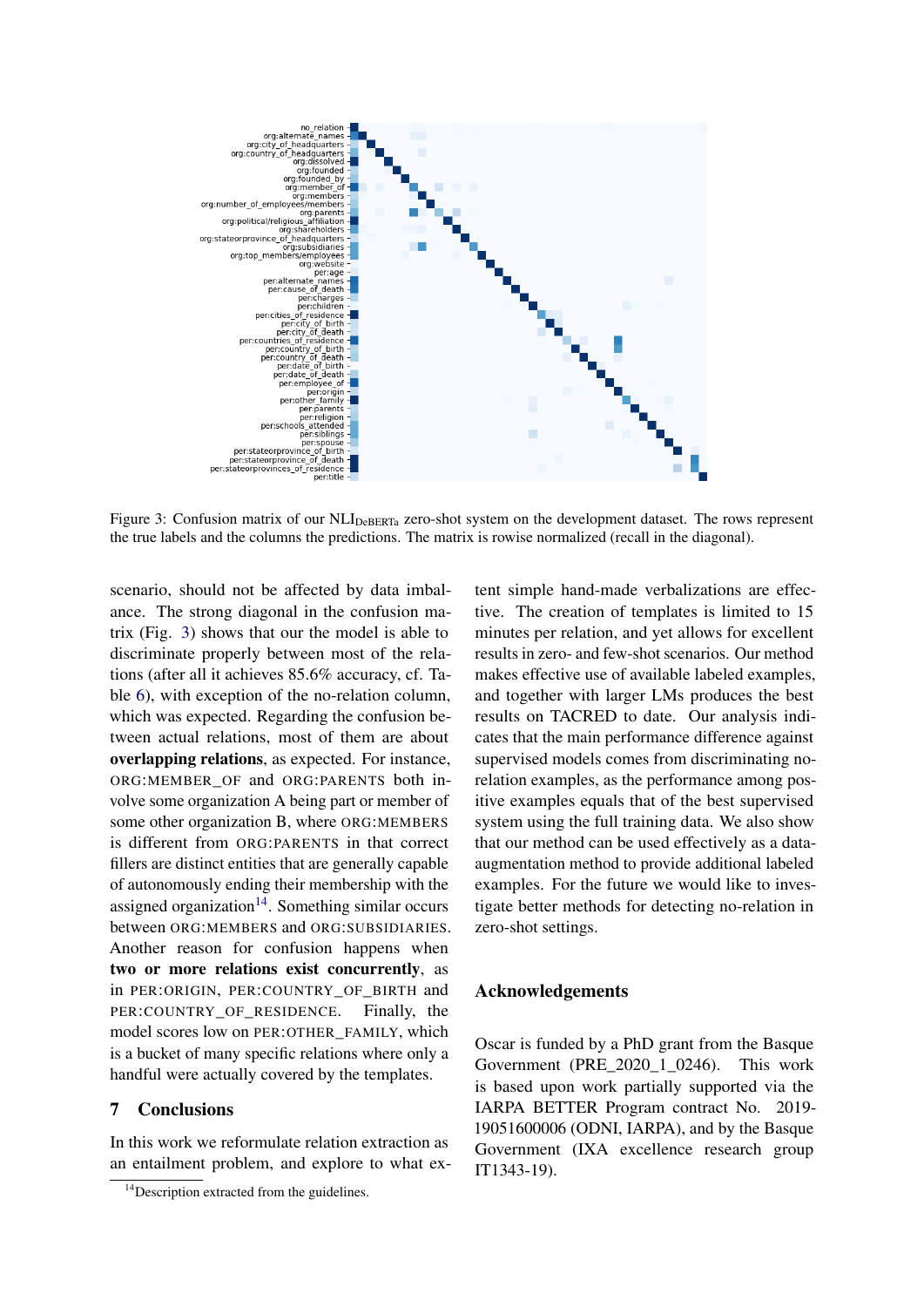# References

- <span id="page-9-10"></span>Christoph Alt, Aleksandra Gabryszak, and Leonhard Hennig. 2020. [TACRED revisited: A thorough eval](https://doi.org/10.18653/v1/2020.acl-main.142)[uation of the TACRED relation extraction task.](https://doi.org/10.18653/v1/2020.acl-main.142) In *Proceedings of the 58th Annual Meeting of the Association for Computational Linguistics*, pages 1558– 1569, Online. Association for Computational Linguistics.
- <span id="page-9-3"></span>Samuel R. Bowman, Gabor Angeli, Christopher Potts, and Christopher D. Manning. 2015. [A large anno](https://doi.org/10.18653/v1/D15-1075)[tated corpus for learning natural language inference.](https://doi.org/10.18653/v1/D15-1075) In *Proceedings of the 2015 Conference on Empirical Methods in Natural Language Processing*, pages 632–642, Lisbon, Portugal. Association for Computational Linguistics.
- <span id="page-9-11"></span>Tom B. Brown, Benjamin Mann, Nick Ryder, Melanie Subbiah, Jared Kaplan, Prafulla Dhariwal, Arvind Neelakantan, Pranav Shyam, Girish Sastry, Amanda Askell, Sandhini Agarwal, Ariel Herbert-Voss, Gretchen Krueger, Tom Henighan, Rewon Child, Aditya Ramesh, Daniel M. Ziegler, Jeffrey Wu, Clemens Winter, Christopher Hesse, Mark Chen, Eric Sigler, Mateusz Litwin, Scott Gray, Benjamin Chess, Jack Clark, Christopher Berner, Sam Mc-Candlish, Alec Radford, Ilya Sutskever, and Dario Amodei. 2020. [Language models are few-shot learn](http://arxiv.org/abs/2005.14165)[ers.](http://arxiv.org/abs/2005.14165)
- <span id="page-9-17"></span>Chih-Yao Chen and Cheng-Te Li. 2021. Zs-bert: Towards zero-shot relation extraction with attribute representation learning. In *Proceedings of 2021 Annual Conference of the North American Chapter of the Association for Computational Linguistics (NAACL-2021)*.
- <span id="page-9-6"></span>Alexis Conneau, Kartikay Khandelwal, Naman Goyal, Vishrav Chaudhary, Guillaume Wenzek, Francisco Guzmán, Edouard Grave, Myle Ott, Luke Zettlemoyer, and Veselin Stoyanov. 2020. [Unsupervised](https://doi.org/10.18653/v1/2020.acl-main.747) [cross-lingual representation learning at scale.](https://doi.org/10.18653/v1/2020.acl-main.747) In *Proceedings of the 58th Annual Meeting of the Association for Computational Linguistics*, pages 8440– 8451, Online. Association for Computational Linguistics.
- <span id="page-9-2"></span>Ido Dagan, Oren Glickman, and Bernardo Magnini. 2006. The pascal recognising textual entailment challenge. In *Machine Learning Challenges. Evaluating Predictive Uncertainty, Visual Object Classification, and Recognising Tectual Entailment*, pages 177–190, Berlin, Heidelberg. Springer Berlin Heidelberg.
- <span id="page-9-15"></span>Xinya Du and Claire Cardie. 2020. [Event extrac](https://doi.org/10.18653/v1/2020.emnlp-main.49)[tion by answering \(almost\) natural questions.](https://doi.org/10.18653/v1/2020.emnlp-main.49) In *Proceedings of the 2020 Conference on Empirical Methods in Natural Language Processing (EMNLP)*, pages 671–683, Online. Association for Computational Linguistics.
- <span id="page-9-0"></span>Tianyu Gao, Adam Fisch, and Danqi Chen. 2020. [Making pre-trained language models better few-shot](http://arxiv.org/abs/2012.15723) [learners.](http://arxiv.org/abs/2012.15723)
- <span id="page-9-13"></span>Ankur Goswami, Akshata Bhat, Hadar Ohana, and Theodoros Rekatsinas. 2020. [Unsupervised relation](https://doi.org/10.18653/v1/2020.findings-emnlp.113) [extraction from language models using constrained](https://doi.org/10.18653/v1/2020.findings-emnlp.113) [cloze completion.](https://doi.org/10.18653/v1/2020.findings-emnlp.113) In *Findings of the Association for Computational Linguistics: EMNLP 2020*, pages 1263–1276, Online. Association for Computational Linguistics.
- <span id="page-9-16"></span>Xu Han, Hao Zhu, Pengfei Yu, Ziyun Wang, Yuan Yao, Zhiyuan Liu, and Maosong Sun. 2018. [FewRel:](https://doi.org/10.18653/v1/D18-1514) [A large-scale supervised few-shot relation classifica](https://doi.org/10.18653/v1/D18-1514)[tion dataset with state-of-the-art evaluation.](https://doi.org/10.18653/v1/D18-1514) In *Proceedings of the 2018 Conference on Empirical Methods in Natural Language Processing*, pages 4803– 4809, Brussels, Belgium. Association for Computational Linguistics.
- <span id="page-9-8"></span>Pengcheng He, Xiaodong Liu, Jianfeng Gao, and Weizhu Chen. 2021. [Deberta: Decoding-enhanced](http://arxiv.org/abs/2006.03654) [bert with disentangled attention.](http://arxiv.org/abs/2006.03654)
- <span id="page-9-9"></span>Mandar Joshi, Danqi Chen, Yinhan Liu, Daniel S. Weld, Luke Zettlemoyer, and Omer Levy. 2020. [SpanBERT: Improving pre-training by representing](https://doi.org/10.1162/tacl_a_00300) [and predicting spans.](https://doi.org/10.1162/tacl_a_00300) *Transactions of the Association for Computational Linguistics*, 8:64–77.
- <span id="page-9-4"></span>Zhenzhong Lan, Mingda Chen, Sebastian Goodman, Kevin Gimpel, Piyush Sharma, and Radu Soricut. 2020. [Albert: A lite bert for self-supervised learning](https://openreview.net/forum?id=H1eA7AEtvS) [of language representations.](https://openreview.net/forum?id=H1eA7AEtvS) In *International Conference on Learning Representations*.
- <span id="page-9-1"></span>Omer Levy, Minjoon Seo, Eunsol Choi, and Luke Zettlemoyer. 2017. [Zero-shot relation extraction via](https://doi.org/10.18653/v1/K17-1034) [reading comprehension.](https://doi.org/10.18653/v1/K17-1034) In *Proceedings of the 21st Conference on Computational Natural Language Learning (CoNLL 2017)*, pages 333–342, Vancouver, Canada. Association for Computational Linguistics.
- <span id="page-9-7"></span>Mike Lewis, Yinhan Liu, Naman Goyal, Marjan Ghazvininejad, Abdelrahman Mohamed, Omer Levy, Veselin Stoyanov, and Luke Zettlemoyer. 2020. [BART: Denoising sequence-to-sequence pre](https://doi.org/10.18653/v1/2020.acl-main.703)[training for natural language generation, translation,](https://doi.org/10.18653/v1/2020.acl-main.703) [and comprehension.](https://doi.org/10.18653/v1/2020.acl-main.703) In *Proceedings of the 58th Annual Meeting of the Association for Computational Linguistics*, pages 7871–7880, Online. Association for Computational Linguistics.
- <span id="page-9-14"></span>Sha Li, Heng Ji, and Jiawei Han. 2021. [Document](http://arxiv.org/abs/2104.05919)[level event argument extraction by conditional gen](http://arxiv.org/abs/2104.05919)[eration.](http://arxiv.org/abs/2104.05919)
- <span id="page-9-12"></span>Xiao Liu, Yanan Zheng, Zhengxiao Du, Ming Ding, Yujie Qian, Zhilin Yang, and Jie Tang. 2021. [Gpt](http://arxiv.org/abs/2103.10385) [understands, too.](http://arxiv.org/abs/2103.10385)
- <span id="page-9-5"></span>Yinhan Liu, Myle Ott, Naman Goyal, Jingfei Du, Mandar Joshi, Danqi Chen, Omer Levy, Mike Lewis, Luke Zettlemoyer, and Veselin Stoyanov. 2019. [Roberta: A robustly optimized bert pretraining ap](https://arxiv.org/abs/1907.11692)[proach.](https://arxiv.org/abs/1907.11692) *arXiv preprint arXiv:1907.11692*.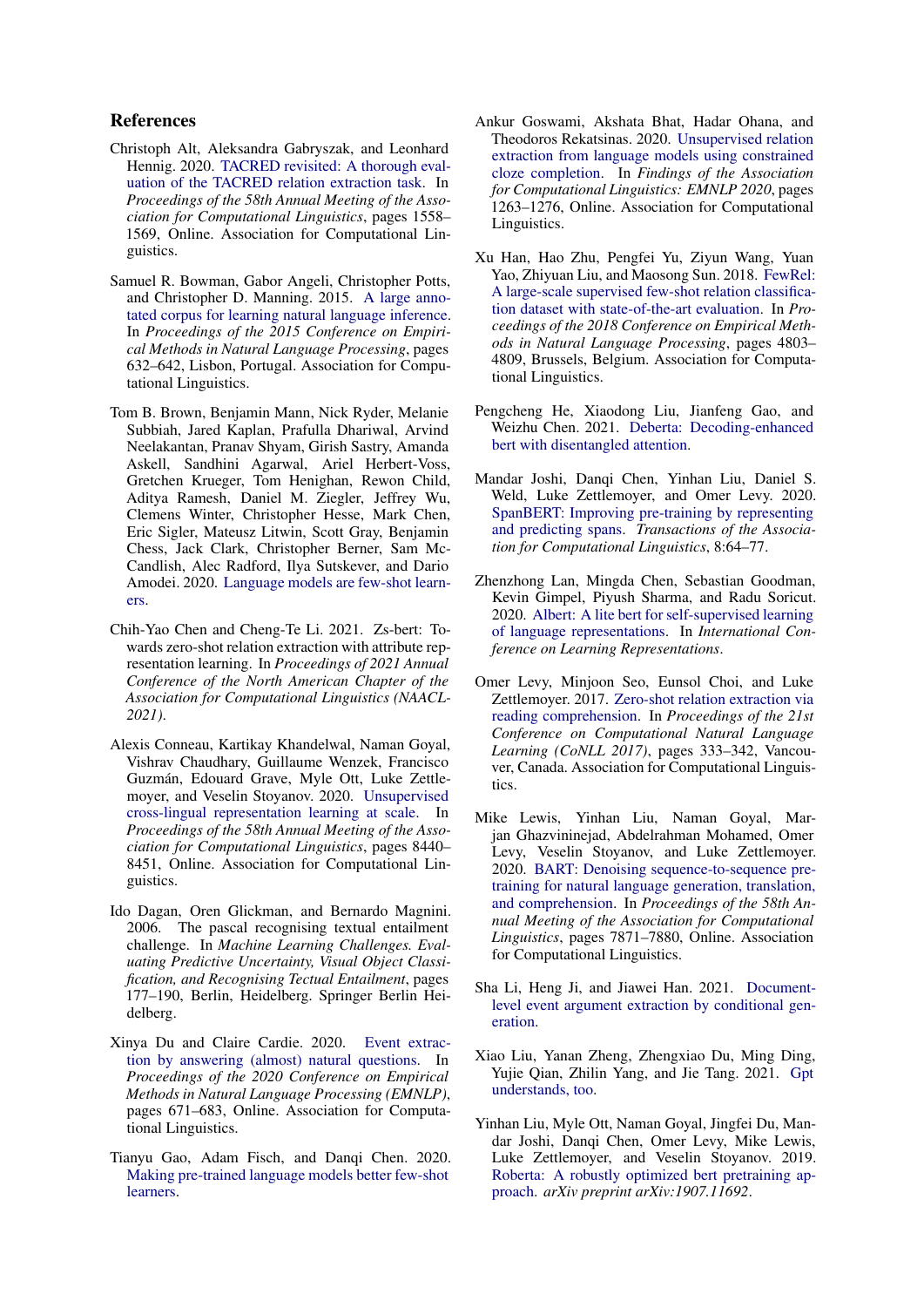- <span id="page-10-14"></span>Abiola Obamuyide and Andreas Vlachos. 2018. [Zero](https://doi.org/10.18653/v1/W18-5511)[shot relation classification as textual entailment.](https://doi.org/10.18653/v1/W18-5511) In *Proceedings of the First Workshop on Fact Extraction and VERification (FEVER)*, pages 72–78, Brussels, Belgium. Association for Computational Linguistics.
- <span id="page-10-2"></span>Raul Puri and Bryan Catanzaro. 2019. [Zero-shot text](http://arxiv.org/abs/1912.10165) [classification with generative language models.](http://arxiv.org/abs/1912.10165)
- <span id="page-10-10"></span>Colin Raffel, Noam Shazeer, Adam Roberts, Katherine Lee, Sharan Narang, Michael Matena, Yanqi Zhou, Wei Li, and Peter J. Liu. 2020. [Exploring](http://jmlr.org/papers/v21/20-074.html) [the limits of transfer learning with a unified text-to](http://jmlr.org/papers/v21/20-074.html)[text transformer.](http://jmlr.org/papers/v21/20-074.html) *Journal of Machine Learning Research*, 21(140):1–67.
- <span id="page-10-13"></span>Oscar Sainz and German Rigau. 2021. [Ask2Transformers: Zero-shot domain labelling](https://www.aclweb.org/anthology/2021.gwc-1.6) [with pretrained language models.](https://www.aclweb.org/anthology/2021.gwc-1.6) In *Proceedings of the 11th Global Wordnet Conference*, pages 44–52, University of South Africa (UNISA). Global Wordnet Association.
- <span id="page-10-4"></span>Teven Le Scao and Alexander M. Rush. 2021. How many data points is a prompt worth? In *Proceedings of the 2021 Conference of the North American Chapter of the Association for Computational Linguistics: Human Language Technologies, Volume 1 (Long and Short Papers)*. Association for Computational Linguistics.
- <span id="page-10-1"></span>Timo Schick and Hinrich Schütze. 2021. [Exploiting](https://www.aclweb.org/anthology/2021.eacl-main.20) [cloze-questions for few-shot text classification and](https://www.aclweb.org/anthology/2021.eacl-main.20) [natural language inference.](https://www.aclweb.org/anthology/2021.eacl-main.20) In *Proceedings of the 16th Conference of the European Chapter of the Association for Computational Linguistics: Main Volume*, pages 255–269, Online. Association for Computational Linguistics.
- <span id="page-10-3"></span>Timo Schick and Hinrich Schütze. 2020. [It's not just](http://arxiv.org/abs/2009.07118) [size that matters: Small language models are also](http://arxiv.org/abs/2009.07118) [few-shot learners.](http://arxiv.org/abs/2009.07118) *Computing Research Repository*, arXiv:2009.07118.
- <span id="page-10-8"></span>George Stoica, Emmanouil Antonios Platanios, and Barnabás Póczos. 2021. [Re-tacred: Addressing](https://gstoica27.github.io/assets/pdf/AAAI_Re_TACRED_CR.pdf) [shotcomings of the tacred dataset.](https://gstoica27.github.io/assets/pdf/AAAI_Re_TACRED_CR.pdf) In *Proceedings of the Thirty-fifth AAAI Conference on Aritificial Intelligence 2021*.
- <span id="page-10-9"></span>Derek Tam, Rakesh R Menon, Mohit Bansal, Shashank Srivastava, and Colin Raffel. 2021. [Improving and](http://arxiv.org/abs/2103.11955) [simplifying pattern exploiting training.](http://arxiv.org/abs/2103.11955)
- <span id="page-10-7"></span>Ruize Wang, Duyu Tang, Nan Duan, Zhongyu Wei, Xuanjing Huang, Jianshu ji, Guihong Cao, Daxin Jiang, and Ming Zhou. 2020. [K-adapter: Infusing knowl](http://arxiv.org/abs/2002.01808)[edge into pre-trained models with adapters.](http://arxiv.org/abs/2002.01808)
- <span id="page-10-12"></span>Sinong Wang, Han Fang, Madian Khabsa, Hanzi Mao, and Hao Ma. 2021. [Entailment as few-shot learner.](http://arxiv.org/abs/2104.14690)
- <span id="page-10-16"></span>Adina Williams, Nikita Nangia, and Samuel Bowman. 2018. [A broad-coverage challenge corpus for sen](https://doi.org/10.18653/v1/N18-1101)[tence understanding through inference.](https://doi.org/10.18653/v1/N18-1101) In *Proceedings of the 2018 Conference of the North American*

*Chapter of the Association for Computational Linguistics: Human Language Technologies, Volume 1 (Long Papers)*, pages 1112–1122, New Orleans, Louisiana. Association for Computational Linguistics.

- <span id="page-10-15"></span>Thomas Wolf, Lysandre Debut, Victor Sanh, Julien Chaumond, Clement Delangue, Anthony Moi, Pierric Cistac, Tim Rault, Remi Louf, Morgan Funtowicz, Joe Davison, Sam Shleifer, Patrick von Platen, Clara Ma, Yacine Jernite, Julien Plu, Canwen Xu, Teven Le Scao, Sylvain Gugger, Mariama Drame, Quentin Lhoest, and Alexander Rush. 2020. [Trans](https://doi.org/10.18653/v1/2020.emnlp-demos.6)[formers: State-of-the-art natural language process](https://doi.org/10.18653/v1/2020.emnlp-demos.6)[ing.](https://doi.org/10.18653/v1/2020.emnlp-demos.6) In *Proceedings of the 2020 Conference on Empirical Methods in Natural Language Processing: System Demonstrations*, pages 38–45, Online. Association for Computational Linguistics.
- <span id="page-10-0"></span>Ikuya Yamada, Akari Asai, Hiroyuki Shindo, Hideaki Takeda, and Yuji Matsumoto. 2020. [LUKE: Deep](https://doi.org/10.18653/v1/2020.emnlp-main.523) [contextualized entity representations with entity](https://doi.org/10.18653/v1/2020.emnlp-main.523)[aware self-attention.](https://doi.org/10.18653/v1/2020.emnlp-main.523) In *Proceedings of the 2020 Conference on Empirical Methods in Natural Language Processing (EMNLP)*, pages 6442–6454, Online. Association for Computational Linguistics.
- <span id="page-10-5"></span>Wenpeng Yin, Jamaal Hay, and Dan Roth. 2019. [Benchmarking zero-shot text classification:](https://doi.org/10.18653/v1/D19-1404) [Datasets, evaluation and entailment approach.](https://doi.org/10.18653/v1/D19-1404) In *Proceedings of the 2019 Conference on Empirical Methods in Natural Language Processing and the 9th International Joint Conference on Natural Language Processing (EMNLP-IJCNLP)*, pages 3914–3923, Hong Kong, China. Association for Computational Linguistics.
- <span id="page-10-11"></span>Wenpeng Yin, Nazneen Fatema Rajani, Dragomir Radev, Richard Socher, and Caiming Xiong. 2020. [Universal natural language processing with limited](https://doi.org/10.18653/v1/2020.emnlp-main.660) [annotations: Try few-shot textual entailment as a](https://doi.org/10.18653/v1/2020.emnlp-main.660) [start.](https://doi.org/10.18653/v1/2020.emnlp-main.660) In *Proceedings of the 2020 Conference on Empirical Methods in Natural Language Processing (EMNLP)*, pages 8229–8239, Online. Association for Computational Linguistics.
- <span id="page-10-6"></span>Yuhao Zhang, Victor Zhong, Danqi Chen, Gabor Angeli, and Christopher D. Manning. 2017. [Position](https://nlp.stanford.edu/pubs/zhang2017tacred.pdf)[aware attention and supervised data improve slot](https://nlp.stanford.edu/pubs/zhang2017tacred.pdf) [filling.](https://nlp.stanford.edu/pubs/zhang2017tacred.pdf) In *Proceedings of the 2017 Conference on Empirical Methods in Natural Language Processing (EMNLP 2017)*, pages 35–45.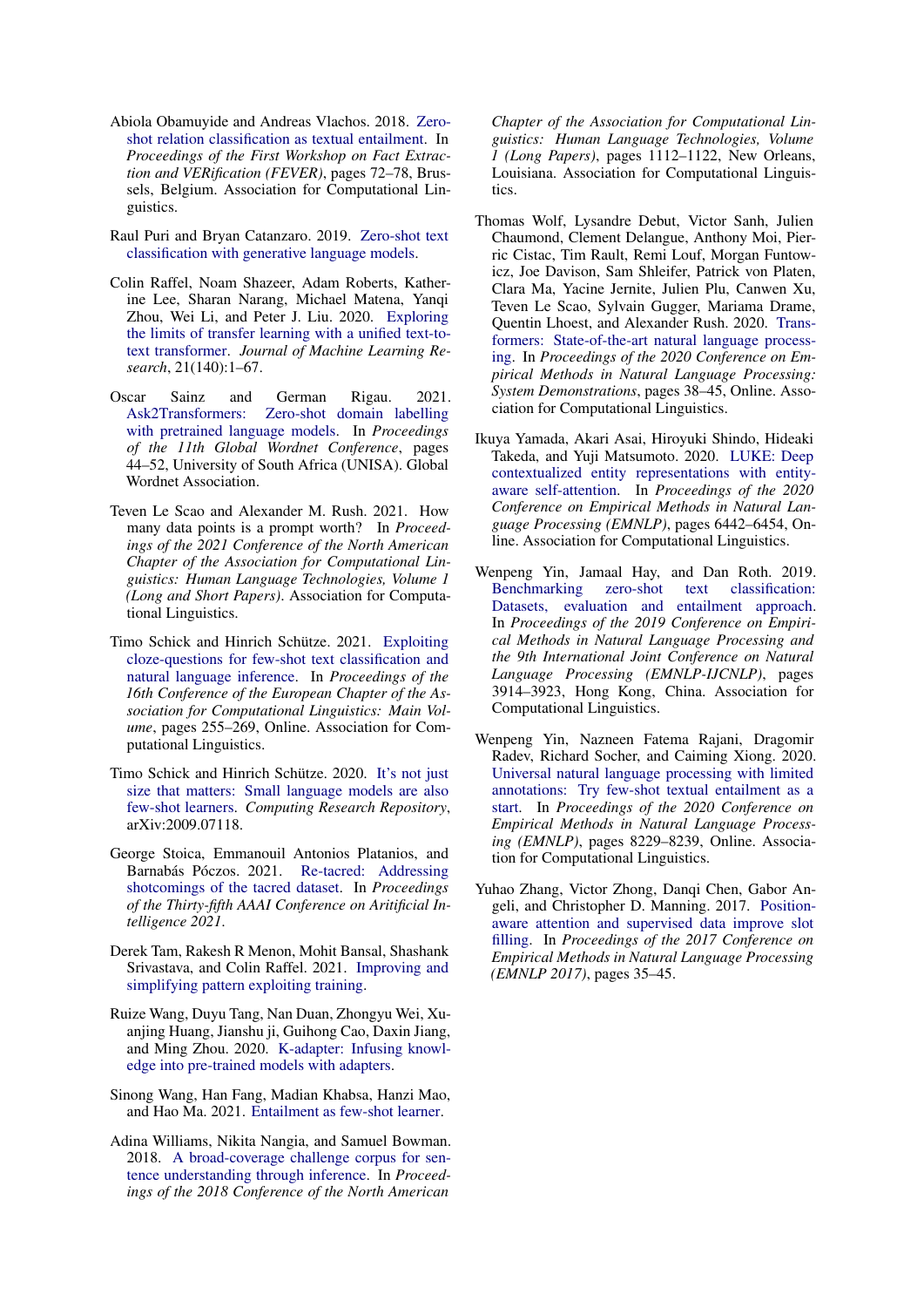# <span id="page-11-1"></span>A Pre-Trained models

The pre-trained NLI models we have tested from the Transformers library are the next:

- ALBERT: *ynie/albert-xxlarge-v2-snli\_mnli \_fever\_anli\_R1\_R2\_R3-nli*
- RoBERTa: *roberta-large-mnli*
- BART: *facebook/bart-large-mnli*
- DeBERTa v2 xLarge: *microsoft/deberta-v2 xlarge-mnli*
- DeBERTa v2 xxLarge: *microsoft/deberta-v2 xxlarge-mnli*

# <span id="page-11-2"></span>B Experimental details

We carried out all the experiments on a single Titan V (16GB) except for the fine-tuning of De-BERTa, that has been done on a cluster of 4 Titan V100 (32GB). The average inference time for the zero and few-shot experiments is between 1h and 1.5h. The time needed for fine-tuning the NLI systems was at most 2.5h for RoBERTa and 5h for DeBERTa. All the experiments were done with mixed precision to speed up the overall runtime.

The whole hyperparameter settings used for finetuning  $NLI_{RoBERTa}$  and  $NLI_{DeBERTa}$  are listed below:

- Train epochs: 2
- Warmup steps: 1000
- Learning-rate: 4e-6
- Batch-size: 32
- FP16 training
- Seeds: {0, 24, 42}

Note that we are fine-tuning an already trained NLI system so we kept the number of epochs and learning-rate low. The rest of state-of-the-art systems were trained using the hyperparameters reported by the authors.

# <span id="page-11-0"></span>C TACRED templates

This section describes the templates used in the TACRED experiments. We performed all the experiments using the templates showed in Tables [1](#page-12-0) (for PERSON relations) and [2](#page-13-0) (for ORGANIZA-TION relations). These templates were manually created based on the TAC KBP Slot Descriptions<sup>[15](#page-11-3)</sup> (annotation guidelines). Besides the templates, we also report the valid argument types that are accepted on each relation.

<span id="page-11-3"></span><sup>15</sup>[https://tac.nist.gov/2014/KBP/](https://tac.nist.gov/2014/KBP/ColdStart/guidelines/TAC_KBP_2014_Slot_Descriptions_V1.4.pdf) [ColdStart/guidelines/TAC\\_KBP\\_2014\\_Slot\\_](https://tac.nist.gov/2014/KBP/ColdStart/guidelines/TAC_KBP_2014_Slot_Descriptions_V1.4.pdf) [Descriptions\\_V1.4.pdf](https://tac.nist.gov/2014/KBP/ColdStart/guidelines/TAC_KBP_2014_Slot_Descriptions_V1.4.pdf)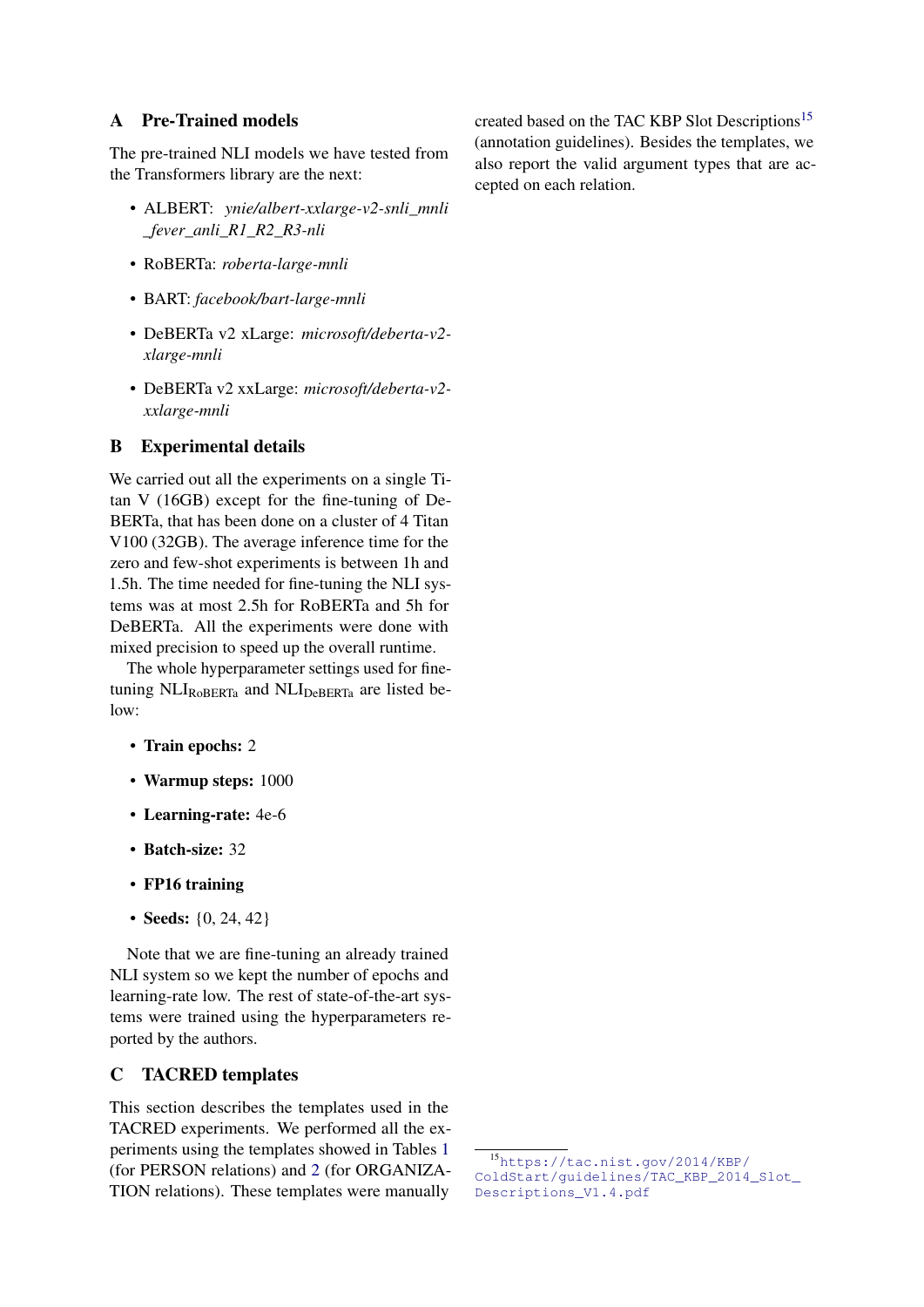<span id="page-12-0"></span>

| Relation                           | Templates                                                                  | Valid argument types           |
|------------------------------------|----------------------------------------------------------------------------|--------------------------------|
| per:alternate_names                | {subj} is also known as {obj}                                              | PERSON, MISC                   |
| per:date_of_birth                  | {subj}'s birthday is on {obj}                                              | <b>DATE</b>                    |
|                                    | {subj} was born on {obj}                                                   |                                |
| per:age                            | {subj} is {obj} years old                                                  | NUMBER, DURATION               |
| per:country_of_birth               | $\{subj\}$ was born in $\{obj\}$                                           | <b>COUNTRY</b>                 |
| per:stateorprovince_of_birth       | {subj} was born in {obj}                                                   | STATE_OR_PROVINCE              |
| per:city_of_birth                  | $\{subj\}$ was born in $\{obj\}$                                           | CITY, LOCATION                 |
| per:origin                         | {obj} is the nationality of {subj}                                         | NATIONALITY, COUNTRY, LOCATION |
| per:date_of_death                  | {subj} died in {obj}                                                       | <b>DATE</b>                    |
| per:country_of_death               | {subj} died in {obj}                                                       | <b>COUNTRY</b>                 |
| per:stateorprovince_of_death       | $\{subj\}$ died in $\{obj\}$                                               | STATE_OR_PROVINCE              |
| per:city_of_death                  | $\{subj\}$ died in $\{obj\}$                                               | CITY, LOCATION                 |
| per:cause_of_death                 | {obj} is the cause of {subj}'s death                                       | CAUSE_OF_DEATH                 |
| per:countries_of_residence         | $\{subj\}$ lives in $\{obj\}$<br>{subj} has a legal order to stay in {obj} | COUNTRY, NATIONALITY           |
| per:statesorprovinces_of_residence | $\{subj\}$ lives in $\{obj\}$                                              | STATE_OR_PROVINCE              |
|                                    | {subj} has a legal order to stay in {obj}                                  |                                |
| per:city_of_residence              | {subj} lives in {obj}                                                      | CITY, LOCATION                 |
|                                    | {subj} has a legal order to stay in {obj}                                  |                                |
| per:schools_attended               | {subj} studied in {obj}                                                    | <b>ORGANIZATION</b>            |
|                                    | {subj} graduated from {obj}                                                |                                |
| per:title                          | $\{subj\}$ is a $\{obj\}$                                                  | <b>TITLE</b>                   |
| per:employee_of                    | $\{subj\}$ is a member of $\{obj\}$                                        | <b>ORGANIZATION</b>            |
| per:religion                       | {subj} belongs to {obj}                                                    | <b>RELIGION</b>                |
|                                    | {obj} is the religion of {subj}                                            |                                |
|                                    | {subj} believe in {obj}                                                    |                                |
| per:spouse                         | $\{subj\}$ is the spouse of $\{obj\}$                                      | <b>PERSON</b>                  |
|                                    | {subj} is the wife of {obj}                                                |                                |
|                                    | {subj} is the husband of {obj}                                             |                                |
| per:children                       | {subj} is the parent of {obj}                                              | <b>PERSON</b>                  |
|                                    | {subj} is the mother of {obj}                                              |                                |
|                                    | {subj} is the father of {obj}                                              |                                |
|                                    | {obj} is the son of {subj}                                                 |                                |
|                                    | $\{obj\}$ is the daughter of $\{subj\}$                                    |                                |
| per:parents                        | {obj} is the parent of {subj}<br>{obj} is the mother of {subj}             | <b>PERSON</b>                  |
|                                    | $\{obj\}$ is the father of $\{subj\}$                                      |                                |
|                                    | $\{subj\}$ is the son of $\{obj\}$                                         |                                |
|                                    | {subj} is the daughter of {obj}                                            |                                |
| per:siblings                       | {subj} and {obj} are siblings                                              | <b>PERSON</b>                  |
|                                    | {subj} is brother of {obj}                                                 |                                |
|                                    | {subj} is sister of {obj}                                                  |                                |
| per:other_family                   | {subj} and {obj} are family                                                | <b>PERSON</b>                  |
|                                    | $\{subj\}$ is a brother in law of $\{obj\}$                                |                                |
|                                    | $\{subj\}$ is a sister in law of $\{obj\}$                                 |                                |
|                                    | {subj} is the cousin of {obj}                                              |                                |
|                                    | {subj} is the uncle of {obj}                                               |                                |
|                                    | {subj} is the aunt of {obj}                                                |                                |
|                                    | {subj} is the grandparent of {obj}                                         |                                |
|                                    | {subj} is the grandmother of {obj}                                         |                                |
|                                    | {subj} is the grandson of {obj}                                            |                                |
|                                    | {subj} is the granddaughter of {obj}                                       |                                |
| per:charges                        | {subj} was convicted of {obj}                                              | CRIMINAL_CHARGE                |
|                                    | {obj} are the charges of {subj}                                            |                                |

Table 1: Templates and valid arguments for PERSON relations.